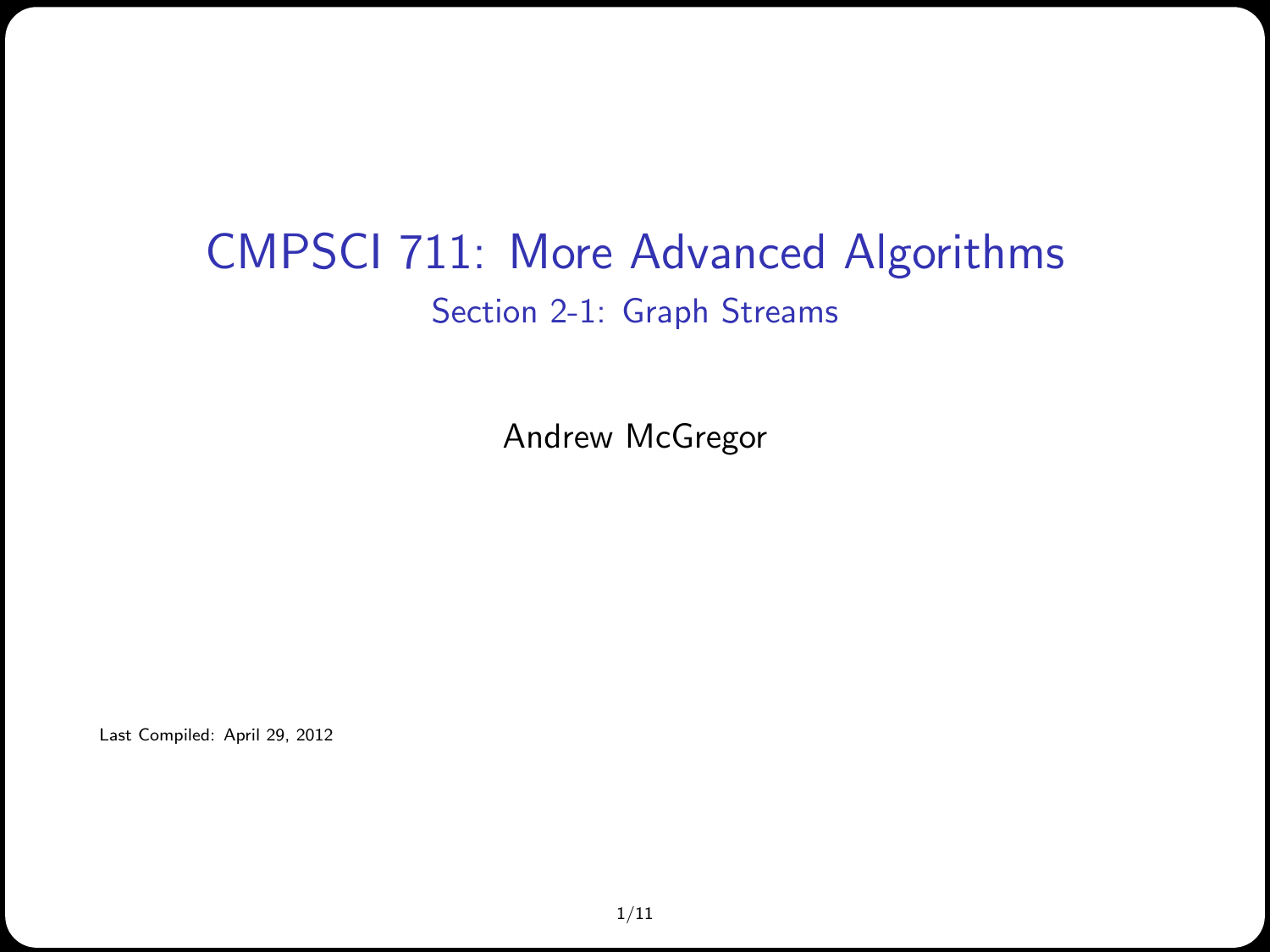# Graph Streams

 $\triangleright$  Consider a stream of *m* edges

$$
\langle e_1, e_2, \ldots \quad \ldots, e_m \rangle
$$

defining a graph G with nodes  $V = [n]$  and  $E = \{e_1, \ldots, e_m\}$ 

- $\triangleright$  Massive graphs include social networks, web graph, call graphs, etc.
- $\triangleright$  What can we compute about G in  $o(m)$  space?
- Focus on semi-streaming space restriction of  $O(n \cdot \text{polylog } n)$  bits.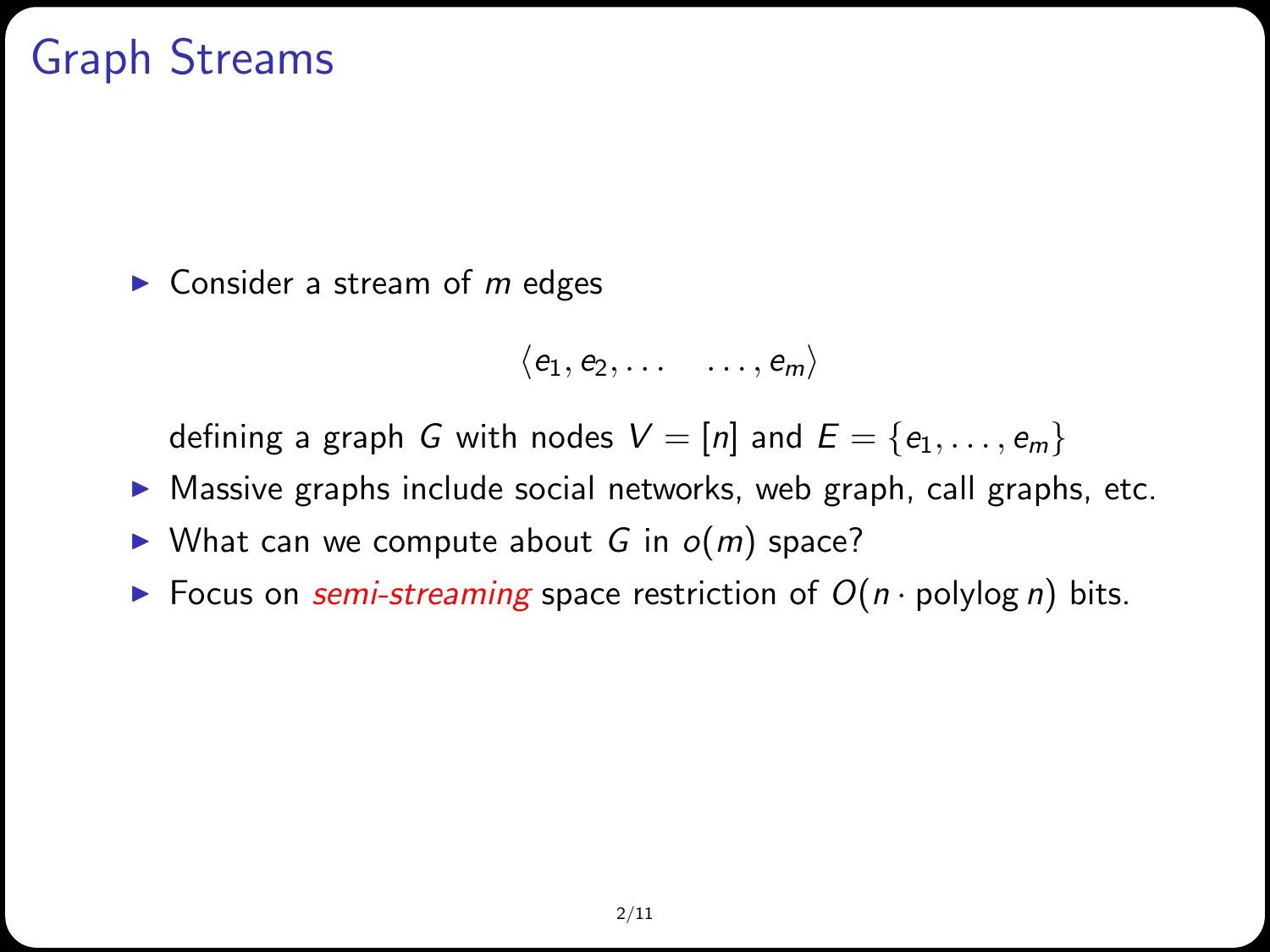# Warm-Up: Connectivity

Goal: Compute the number of connected components.

- $\blacktriangleright$  Algorithm: Maintain a spanning forest F
	- $\blacktriangleright$   $\vdash \leftarrow \emptyset$
	- For each edge  $(u, v)$ , if u and v aren't connected in F,

$$
F \leftarrow F \cup \{(u, v)\}
$$

 $\blacktriangleright$  Analysis:

- $\triangleright$  F has the same number of connected components as G
- $\blacktriangleright$  F has at most  $n-1$  edges.
- $\triangleright$  Thm: Can count connected components in  $O(n \log n)$  space.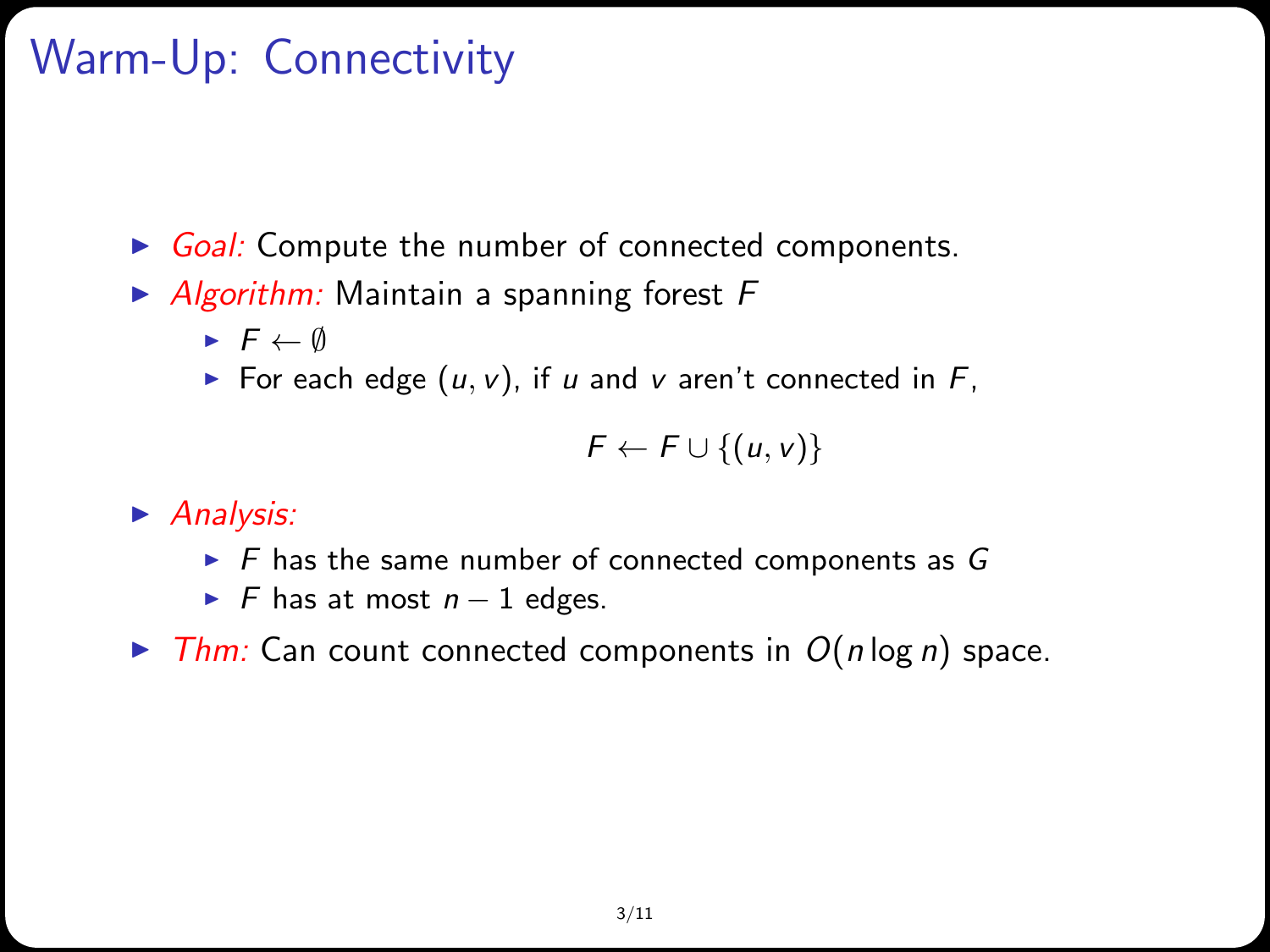## Extension: k-Edge Connectivity

- $\triangleright$  Goal: Check if all cuts are of size at least k.
- Algorithm: Maintain k forests  $F_1, \ldots, F_k$ 
	- $\blacktriangleright$   $F_1, \ldots, F_k \leftarrow \emptyset$
	- For each edge  $(u, v)$ , find smallest  $i \leq k$  such that u and v aren't connected in  $F_i$ ,

$$
F_i \leftarrow F_i \cup \{(u,v)\}\
$$

If no such i exists, ignore edge.

 $\blacktriangleright$  Analysis:

- ► Each  $F_i$  has at most  $n-1$  edges so total edges is  $O(nk)$
- $\triangleright$  Lemma: Min-Cut(V, E) < k iff Min-Cut(V,  $F_1 \cup ... \cup F_k$ ) < k
- $\triangleright$  Thm: Can check k-connectivity in  $O(kn \log n)$  space.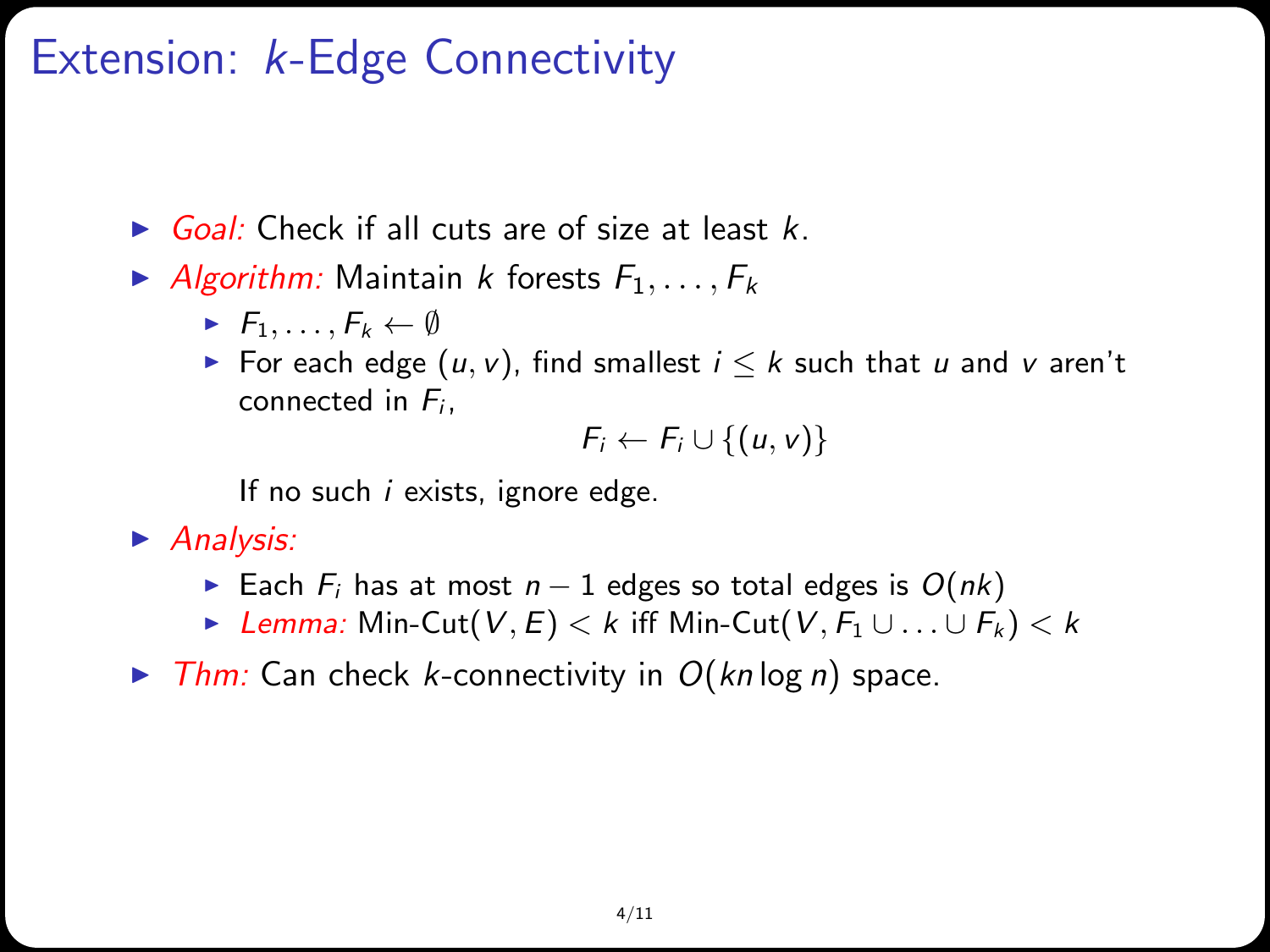## Proof of Lemma

► Let  $H = (V, F_1 \cup ... \cup F_k)$  and let  $(S, V \setminus S)$  be an arbitrary cut.  $\blacktriangleright$  Since H is a subgraph:

$$
|E_G(S)| \geq |E_H(S)|
$$

where  $E_H(S)$  and  $E_G(S)$  are the edges across the cut in H and G

**IF** Suppose there exists  $(u, v) \in E_G(S)$  but  $(u, v) \notin F_1 \cup ... \cup F_k$ . Then  $(u, v)$  must be connected in each  $F_i$ . Since  $F_i$  are disjoint,

 $|E_H(S)| \ge \min(|E_G(S)|, k)$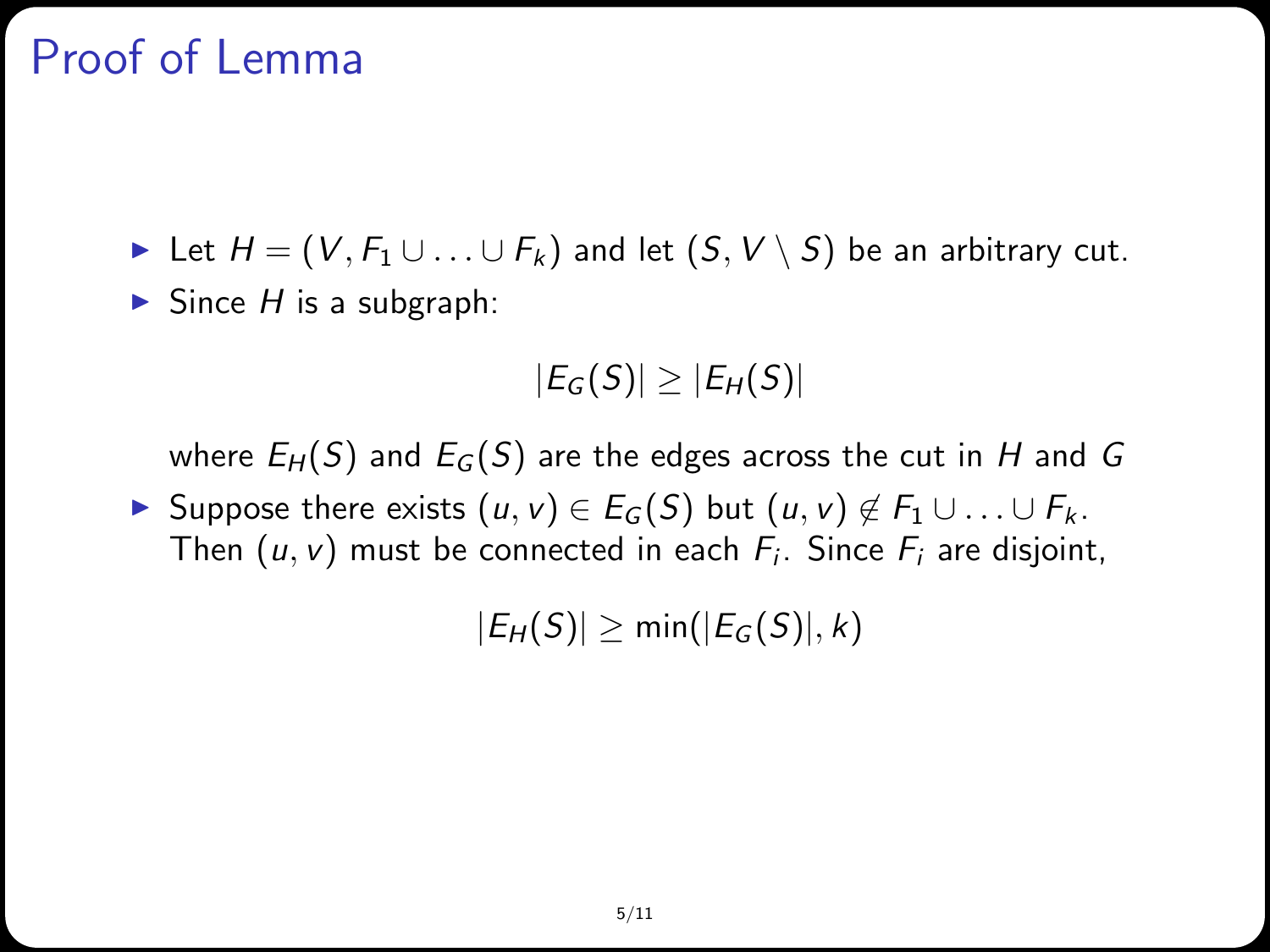### **Spanners**

### Definition

An  $\alpha$ -spanner of graph G is a subgraph H such that for any nodes  $u, v$ ,

$$
d_G(u,v)\leq d_H(u,v)\leq \alpha d_G(u,v).
$$

where  $d_G$  and  $d_H$  are the shortest path distances in G and H respectively.

- $\blacktriangleright$  Algorithm:
	- $\blacktriangleright$  H  $\leftarrow$  Ø.
	- For each edge  $(u, v)$ , if  $d_H(u, v) \geq 2t$ ,  $H \leftarrow H \cup \{(u, v)\}\$
- $\blacktriangleright$  Analysis:
	- $\triangleright$  Distances increase by at most a factor 2t 1 since an edge  $(u, v)$  is only forgotten if there's already a detour of length at most  $2t - 1$ .
	- ► Lemma: H has  $O(n^{1+1/t})$  edges since all cycles have length  $\geq 2t+1.$

#### Theorem

Can  $(2t - 1)$ -approximate all distances using only  $O(n^{1+1/t})$  space.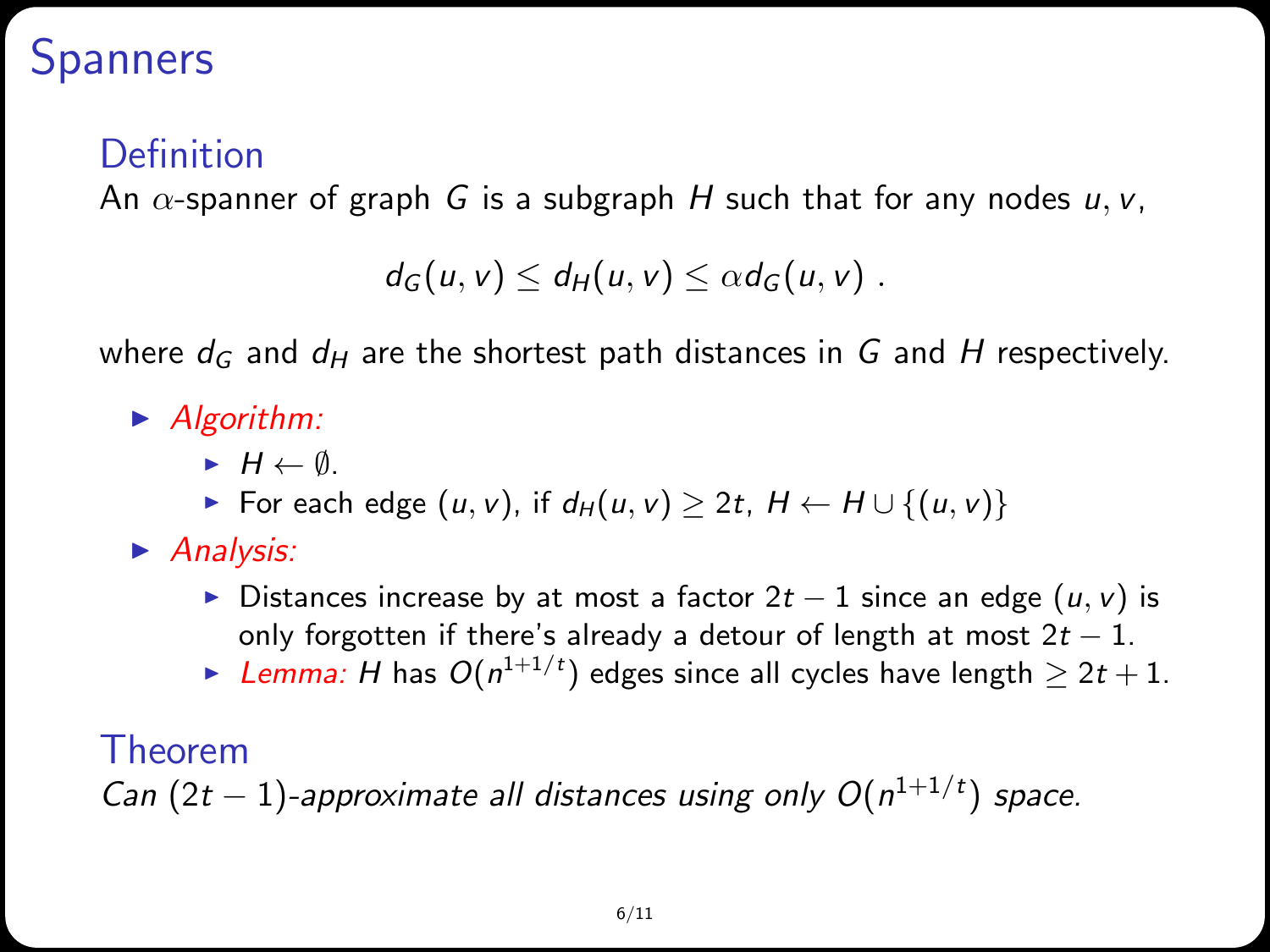## Proof of Lemma

#### Lemma

A graph H on n nodes with no cycles of length  $\leq$  2t has  $O(n^{1+1/t})$  edges.

- In Let  $d = 2m/n$  be the average degree of H.
- $\blacktriangleright$  Let *J* be the graph formed by removing nodes with degree less than d/2 until no such nodes remain.
- If J is not empty because  $\langle m/(d/2) = n \text{ nodes can be removed.}$
- Grow a BFS of depth  $t$  from an arbitrary node in  $J$ .
- Because a) no cycles of length less than  $2t + 1$  and b) all degrees in J are at least  $d/2$ , number of nodes at t-th level of BFS is at least

$$
(d/2-1)^t=(m/n-1)^t
$$

► But  $(m/n-1)^t \leq |J| \leq n$  and therefore,

$$
m\leq n+n^{1+1/t}.
$$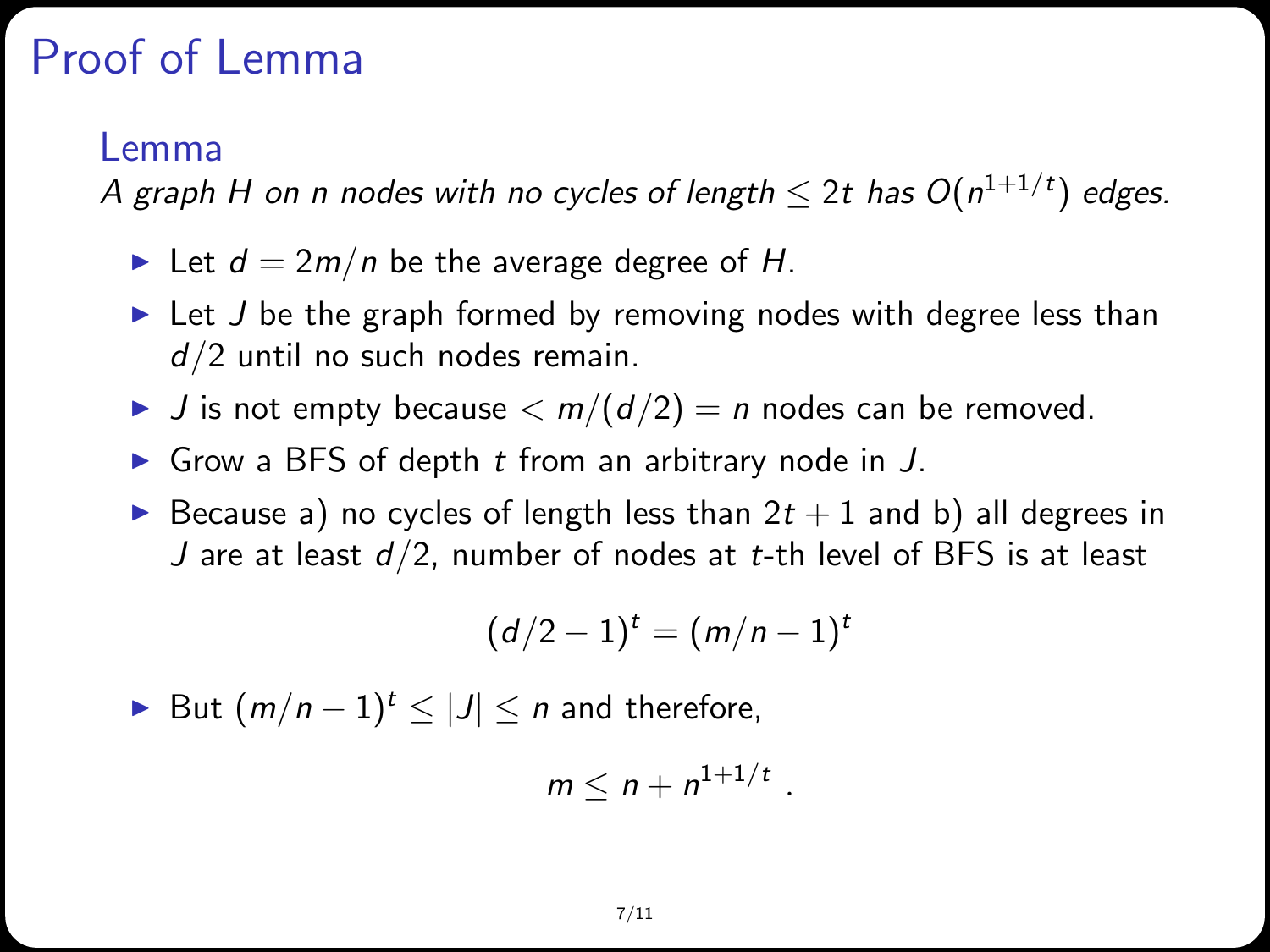## **Sparsifier**

### **Definition**

An  $\alpha$ -sparsifier of graph G is a weighted subgraph H such that for any cut  $(S, V \setminus S)$ ,

$$
C_G(S) \leq C_H(S) \leq \alpha C_G(S).
$$

where  $C_G$  and  $C_H$  is the capacity of the cut in G and H respectively.

### Theorem (Batson, Spielman, Srivastava)

There exists a (non-streaming) algorithm  $A$  that constructs a  $(1+\epsilon)$ -sparsifier with only  $O(n\epsilon^{-2})$  edges.

Idea for stream algorithm is to use  $A$  as a black box to "recursively" sparsify the graph stream.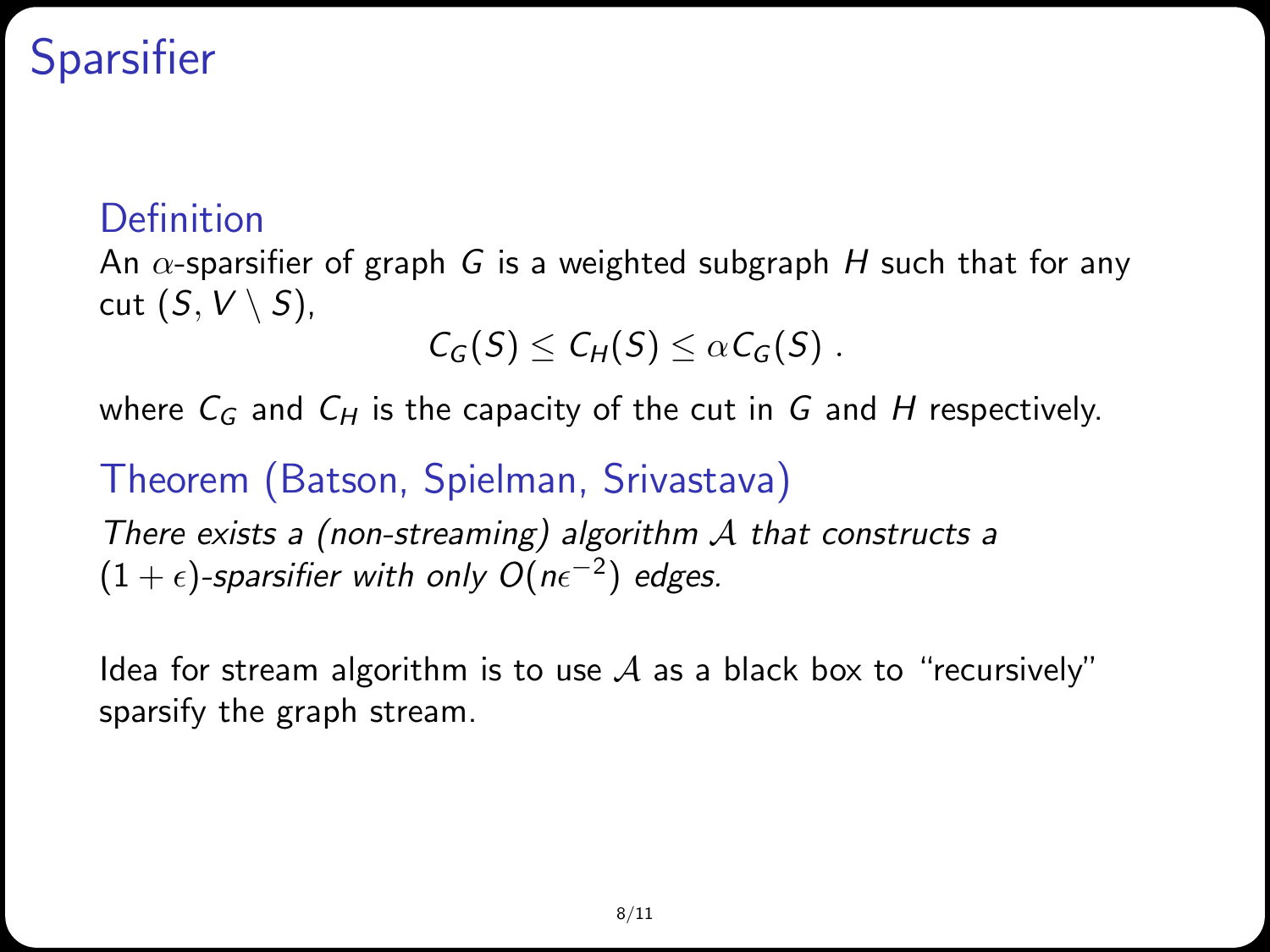## Basic Properties of Sparsifiers

#### Lemma

Suppose H<sub>1</sub> and H<sub>2</sub> are  $\alpha$ -sparsifiers of G<sub>1</sub> and G<sub>2</sub>. Then H<sub>1</sub> ∪ H<sub>2</sub> is an  $\alpha$ -sparsifier of  $G_1 \cup G_2$ .

#### Lemma

Suppose J is an  $\alpha$ -sparsifiers of H and H is an  $\alpha$ -sparsifier of G. Then J is an  $\alpha^2$ -sparsifier of G.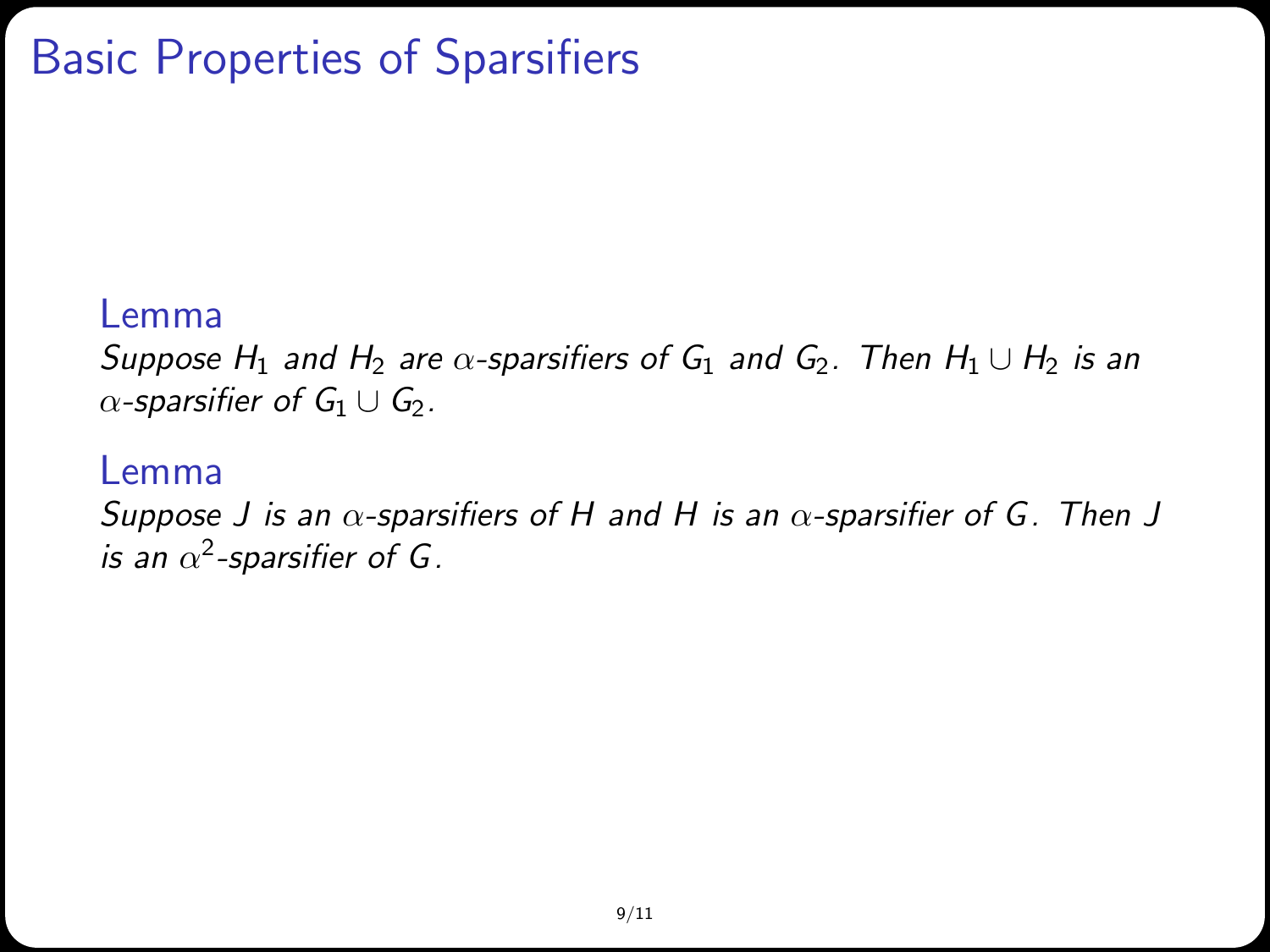### Stream Sparsification

- ► Divide length  $m$  stream into segments of length  $t = O(n\epsilon^{-2})$
- ► Let  $G_0, G_1, \ldots, G_{m/t-1}$  be graphs defined by each segment and let

$$
\mathcal{G}^1_0 = \mathcal{G}_0 \cup \mathcal{G}_1 \ , \ \mathcal{G}^1_2 = \mathcal{G}_2 \cup \mathcal{G}_3 \ , \ \ldots \ , \ \mathcal{G}^1_{m/t-2} = \mathcal{G}_{m/t-2} \cup \mathcal{G}_{m/t-1}
$$

and for  $i > 1$ ,

$$
\mathsf{G}_{j2^i}^i = \mathsf{G}_{j2^i} \cup \mathsf{G}_{j2^i+1} \cup \ldots \cup \mathsf{G}_{j2^i+2^i-1}
$$

and note that  $G_0^{\log m} = G$ . ► Let  $\tilde{G}^i_{j2^i}$  be a  $(1+\gamma)$ -sparsifier of  $\tilde{G}^{i-1}_{j2^i}\cup \tilde{G}^{i-1}_{j2^i+2^{i-1}}$  and  $\tilde{G}_j=G_j.$ ► Hence,  $\tilde{G}_0^{\log n}$  is a  $(1 + \gamma)^{\log m}$ -sparsifier of G. ► Can compute  $\tilde{G}_0^{\log n}$  in  $O(n\gamma^{-2} \log m)$  space. ► Setting  $\gamma = \frac{\epsilon}{\log m}$  gives  $(1 + \epsilon)$ -sparsifier in  $O(n\epsilon^{-2} \log^3 m)$  space.